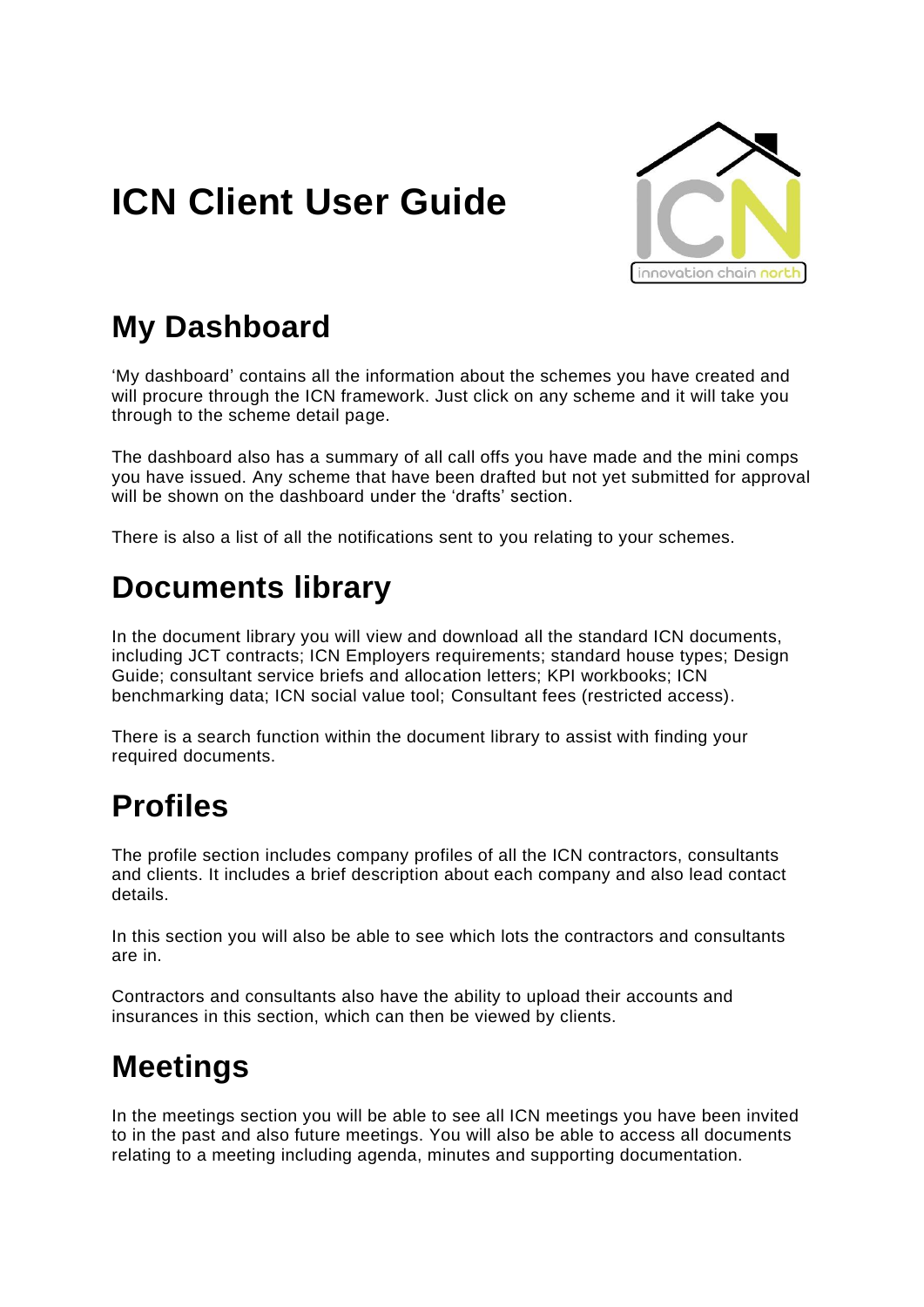## **Schemes**

The portal works on the basis that clients must set up a new scheme before any calls offs or mini comps can be issued. Once created, you will then be able to view all activity relating to your scheme in one place. All schemes and call offs have been backdated, if you notice any schemes which are not showing, please get in touch with ICN.

You have the ability to follow or unfollow a scheme within you company. If you click 'Show user specific scheme' then only the schemes you are following will be displayed under 'scheme'. To find out how to follow or unfollow a scheme, please read the 'To create a new scheme' step within the user guide.

#### **To view an existing scheme**

View a list of your existing schemes either through the "scheme" button on your dashboard or on the menu on the left. Click on the scheme to view the scheme details.

#### **To create a new scheme**

To create a new scheme, either click on "schemes" from the menu on the left and click "create a scheme", or from "My Dashboard" click "see more" on the right of your scheme table. This will take you to a summary all your schemes. From here you can create a new scheme by clicking on the "create" button top right. When you have completed the necessary fields, then please click either "submit" or "save draft". If you click submit, a notification will be sent to the ICN administrator to approve the scheme. Once approved you will receive a notification via email and you can then make call offs or start the mini comp process.

You can upload files to your scheme using the "add a file" button, such as KPI workbooks and scheme costs analysis forms. All documents added to a scheme have restricted access on, so cannot be viewed by contractors or consultants.

When a scheme has been created you will be able to adjust which user from your company can view and manage a scheme. At the bottom of a scheme detail page under 'scheme followers' you have the ability to add users to a specific scheme by clicking on the plus button next to the users name. If there are schemes which you have following, you can click the minus button to remove yourself. If following a scheme you will receive notifications in relation to that scheme, so please ensure that this feature is updated.

## **Direct award and call offs**

To create a call off, first you will need to have set up a "scheme". Once you have done this, go to the scheme details either through the "scheme" option in the menu on the left, or through your dashboard. Click on "create a call off" and complete all the necessary fields. You can then either "save draft" to come back to at a later date, or click "submit". A notification will then be sent through the ICN administrators to approve. Once approved you and the successful supplier will receive a notification via